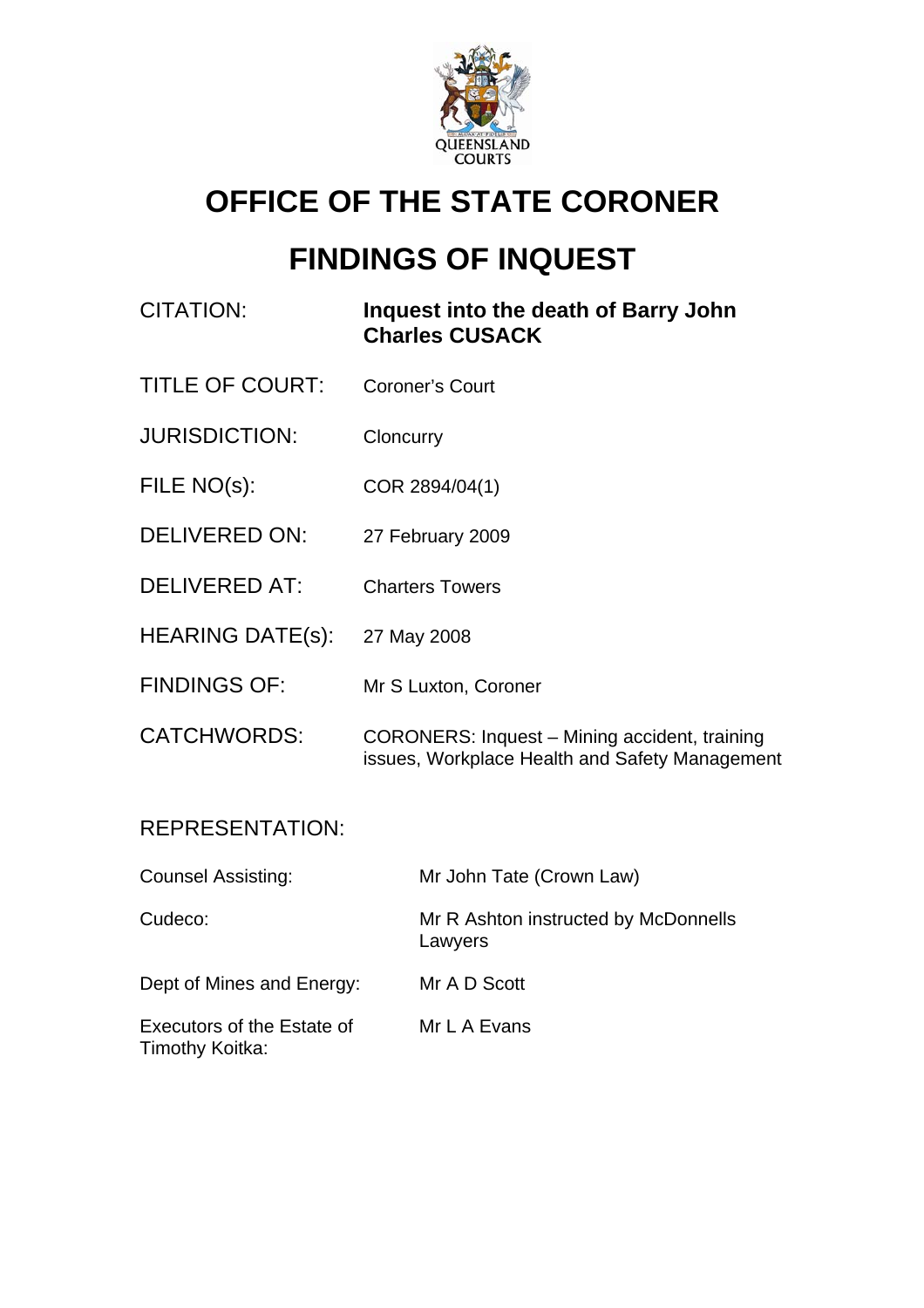This morning has been set aside for the delivery of the findings and recommendations with respect to the cause and circumstances of the death of Barry John Charles Cusack.

An inquest into Mr Cusack's death was held at the Cloncurry Court on 27 May 2008.

Section 45 of the *Coroners Act 2003* clearly sets out those matters which a Coroner must, if possible, establish. These are

- 1. That a death has, in fact, occurred
- 2. The identity of the deceased person
- 3. How the person died
- 4. When the person died
- 5. Where the person died
- 6. What caused the person to die

Section 46 of the Act provides that a Coroner may, where he or she deems it appropriate, comment on matters relating to

- 1. Public Health and Safety
- 2. The administration of justice
- 3. Ways to prevent deaths from happening in similar circumstances in the future

Section 48 of the Act provides the Coroner with authority to report to an appropriate authority when he/she reasonably suspects that an offence has been committed or misconduct has occurred.

Further provisions of the Act preclude any finding of guilt for a criminal offence or any finding of civil liability on the part of any person.<sup>[1](#page-1-0)</sup>

It is always important to bear in mind when considering these matters the observations of His Honour Justice Toohey in the matter of *Annetts v. McCann[2](#page-1-1) .* In following the words of Lord Lane, often quoted in matters of this nature<sup>[3](#page-1-2)</sup>, a framework to consider the evidence put before this Court is provided.

Lord Lane stated:-

*"It should not be forgotten that an inquest is a fact finding exercise and not a method of apportioning guilt. The procedure and rules of evidence which are suitable for one are not suitable for another. In an inquest it should never be forgotten that there are no parties, there is no indictment, there is no prosecution, there is no defence, there is no trial, simply an attempt to establish fact. It is an inquisitorial process, a process of investigation, unlike a* 

<sup>&</sup>lt;sup>1</sup> Section 45(5) of the *Coroners Act 2003*<br><sup>2</sup> (1000) 170 CLB 506

<span id="page-1-1"></span><span id="page-1-0"></span> $^{2}$  (1990) 170 CLR 596

<span id="page-1-2"></span> $3$  For example see the Finding of R Spencer, Coroner in the matters of Phillip Allan Water Tognola (Cairns Coroner's File 37/03) www.courts.gov.au/1680 delivered 1 November 2005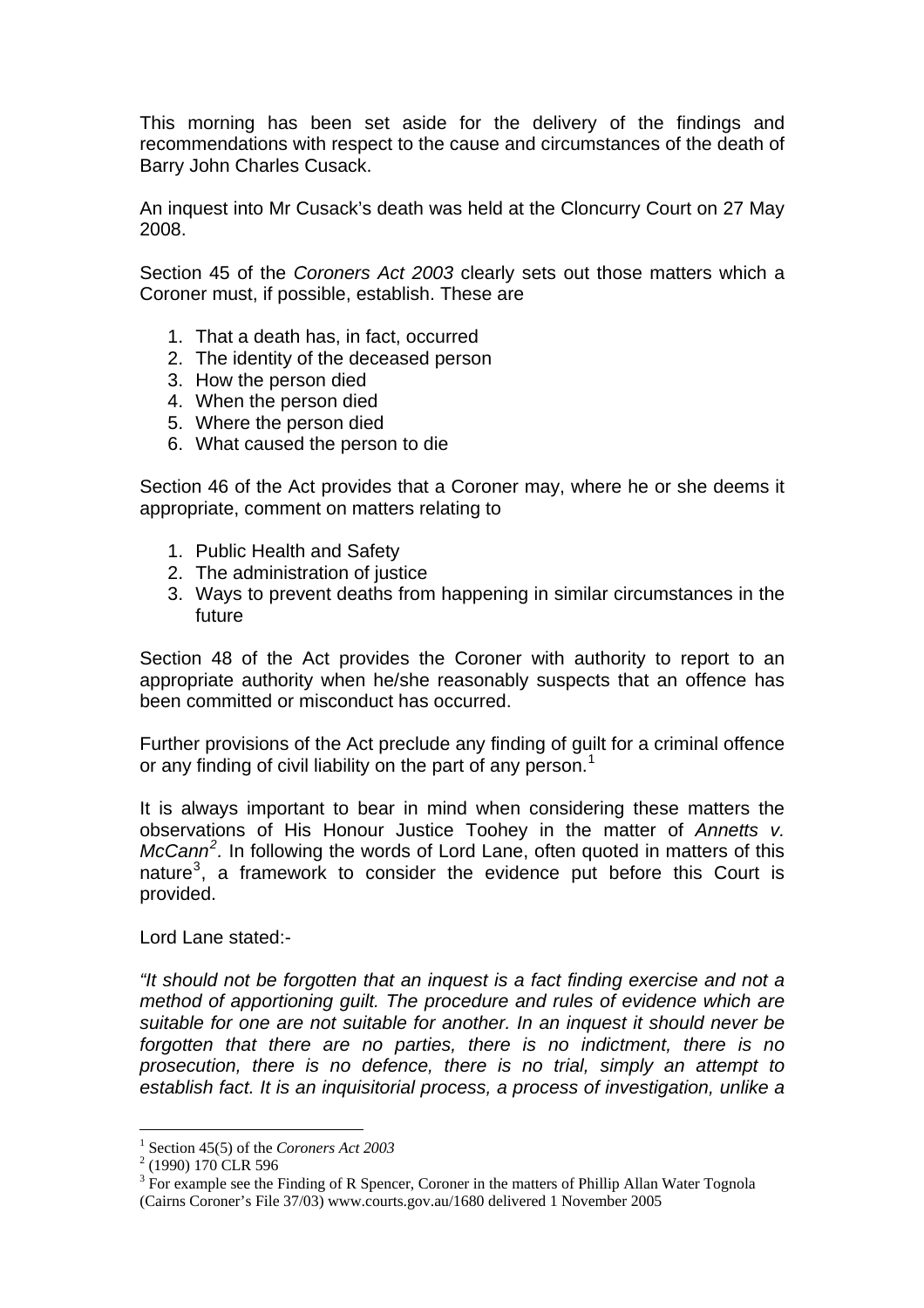*trial. Although a coronial inquiry is not a judicial proceeding in the traditional sense, the rules of natural justice and procedural fairness are applicable, the content of such rules to be applied, depending on the particular facts of the case in question"[4](#page-2-0) .* 

Mr Cusack commenced his duties for the day at the Mt Norma Mine at 6.45am on 24 November 2004. The Mt Norma mine is located approximately 30 kilometres southeast of Cloncurry. At that time the mine operator was Australian Mining Investments Ltd which later became CuDeco Ltd. A Mr David Wood, Mine Manager and Company Surveyor at the mine met with Mr Cusack at his place of work some 20-30 minutes later. Mr Wood instructed Mr Cusack to drill some holes in the northern mine face of bench  $345^5$  $345^5$  $345^5$ . Bench 345 was located on the western side of the mine and ran roughly in a northsouth direction. The eastern side was the open face of the bench.

Mr Cusack used a Gardner Denver model ATD, 3700A "Air Trac" Drill Carrier to carry out this task. Mr Wood left the bench to attend to some tasks of his own. Upon completion of those tasks Mr Wood returned to the work bench at approximately 10.30am. Upon approaching the work bench he observed a quantity of dust and noted that the air compressor was still running on the bench. Upon reaching the work bench he observed the "Air Trac" Drill some 15 metres below the bench. He also saw Mr Cusack lying alongside the machinery. Mr Wood immediately went to Mr Cusack and after failing to detect any vital signs went to the mine plant to advise Mr Peter Hutchison of the accident and also proceeded to call 000 to arrange for an ambulance to attend. Both men returned to the accident site where Mr Hutchison checked for vital signs. Upon finding none, Mr Hutchison returned to the plant whilst Mr Wood stayed at the accident site until ambulance officers and a doctor arrived. Police Officers and Mines Inspectors from the Department of Natural Resources and Mines arrived some time after the attending doctor had pronounced Mr Cusack deceased.

The evidence of Inspector Dryden played an important role in making findings and recommendations in this matter. It is relevant to note that Inspector Dryden was not the investigating officer in relation to this accident. The investigating officer was Ross McLellan who had left the employ of the Department of Natural Resources and Mines prior to the Inquest taking place. Inspector Dryden has extensive experience in the mining industry $6$  and gave a power point presentation to the Court on how she believed Mr Cusack came to his death. She had used the information supplied in Mr McLellan's report, together with her own qualifications and experience, in reaching her conclusions. Counsel for CuDeco Limited submitted that as Inspector Dryden had not been present for the initial investigation and as her conclusions and the process by which she reached those conclusions was not based on her report, then her evidence was to be considered with caution. Counsel pointed

<span id="page-2-0"></span><sup>&</sup>lt;sup>4</sup> The Queen v. South London Coroner; Ex parte Thompson (The Times, 9 July 1982) quoted in Jervis on the Office and Duties of Coroners,  $10^{th}$  ed. (1986) page 6. Quoted by His Honour Justice Toohey in the matter of Annetts v McCann (1990) 170 CLR 596

<span id="page-2-1"></span><sup>5</sup> Statement of Events under the hand of David J. Wood

<span id="page-2-2"></span><sup>&</sup>lt;sup>6</sup> Transcript Page 7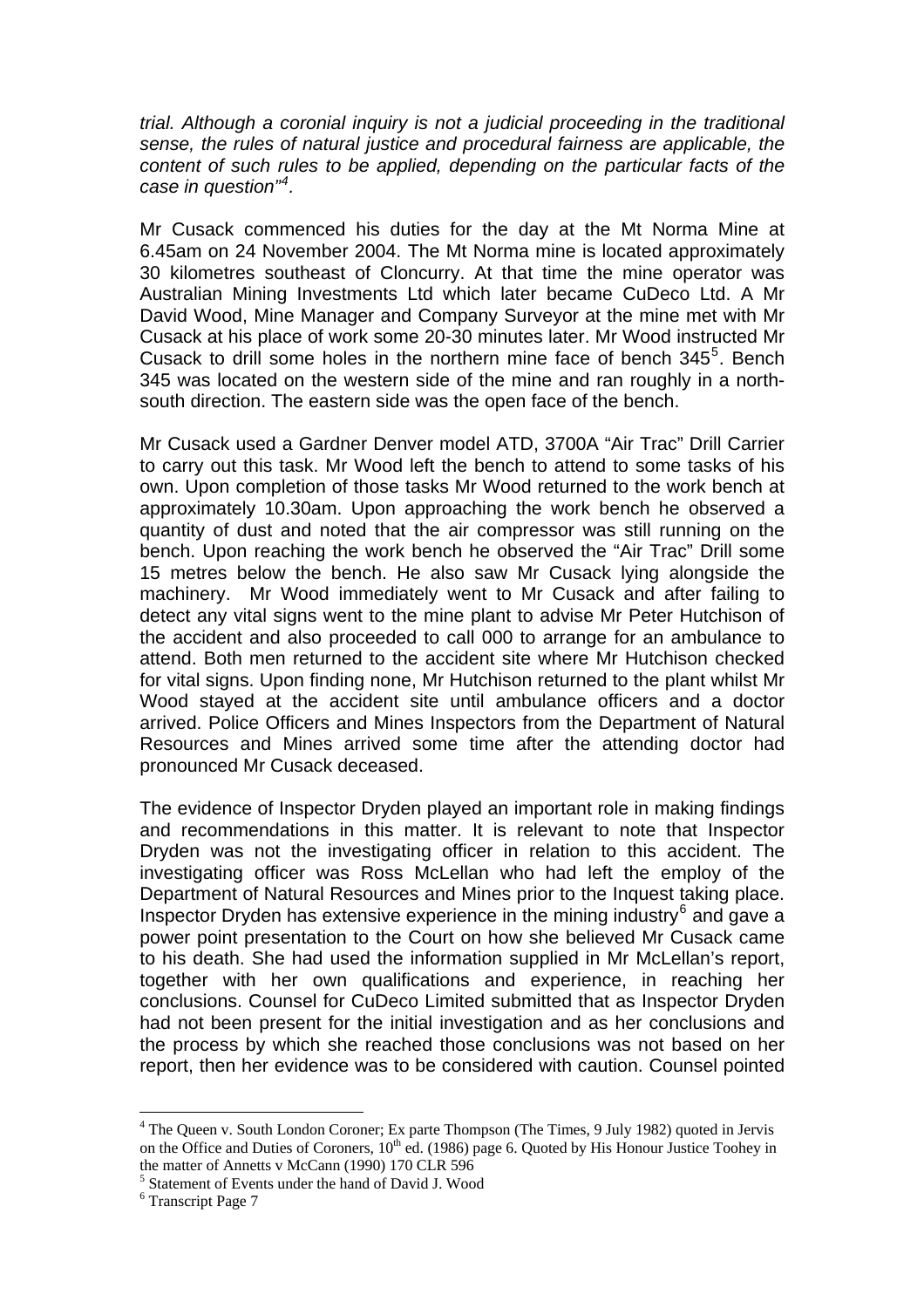to several discrepancies in the methodologies and conclusions of Inspector Dryden and Mr McLellan which supported this approach.<sup>[7](#page-3-0)</sup>

Whilst it is correct to approach Inspector Dryden's evidence with caution I am not perturbed by any discrepancies or differences in the opinions of Inspector Dryden and Mr McLellan. I would be staggered if there had been no such differences. It is surely to be expected that two persons who have extensive experience in the mining industry would have differing views on various aspects of how the incident occurred. I am in agreeance with Counsel for the Department of Mines and Energy on this point when he stated in written submissions:-

*"It is unremarkable that a person looking at something with "fresh eyes" might attach significance to matters not previously referred to by the person who first looked at it."[8](#page-3-1)*

I firstly considered the machinery which Mr Cusack was operating on the day the accident occurred. Inspector Dryden's evidence established that the Gardener Denver model ATD, 3700A "Air Trac" Drill Rig was a mobile Drill Rig which utilised air tracks to enable the driller to be moved from site to site. The drill was predominantly used for vertical drilling but was able to drill horizontally. A mast, boom, drill head and stinger were the main components relating to the drilling operation of the unit. The boom, the mast, and the stinger were able to be extended. A key characteristic of the unit is that level ground is required to stabilise the unit whilst drilling is being performed. When drilling is not being performed the unit is able to travel over uneven ground due to the air tracks.

Mr Wood's statement was that he, Timothy Koitka (the Senior Site Executive at the mine) and Mr Cusack had discussed the drilling of holes at the work bench on the evening prior to 24 November 2004. Three holes had been drilled into the face by Mr Cusack at that point and it was agreed that a further four to five drill holes were required. Mr Wood was clear in his Record of Interview that he had directed Mr Cusack not to climb any rocks when drilling.<sup>[10](#page-3-3)</sup>

It is also not disputed that the bench on which Mr Cusack was drilling was a narrow bench, some 7 metres wide. The topography of the mine made working it "very, very difficult"<sup>[11](#page-3-4)</sup>.

The mine bench itself had been unable to be cleared due to difficulties with the excavator at the mine site.<sup>[12](#page-3-5)</sup>A Mr Ugo Angeli, who inspected the bench after the incident, and who has more than 40 years of experience operating an Air Trac Drill when asked to give his opinion of the bench 345 said:-

<span id="page-3-0"></span><sup>&</sup>lt;sup>7</sup> See Written submission for Cudeco Ltd Pages 2-5

<span id="page-3-1"></span><sup>&</sup>lt;sup>8</sup> See Written submissions for Department of Mines and Energy Page 7

<span id="page-3-2"></span><sup>&</sup>lt;sup>9</sup> Transcript Pages 13-14 <sup>10</sup> ROI David John Wood Page 2

<span id="page-3-4"></span><span id="page-3-3"></span><sup>&</sup>lt;sup>11</sup> Transcript Page 55

<span id="page-3-5"></span><sup>&</sup>lt;sup>12</sup> ROI David John Wood Page 2 and Transcript Page 16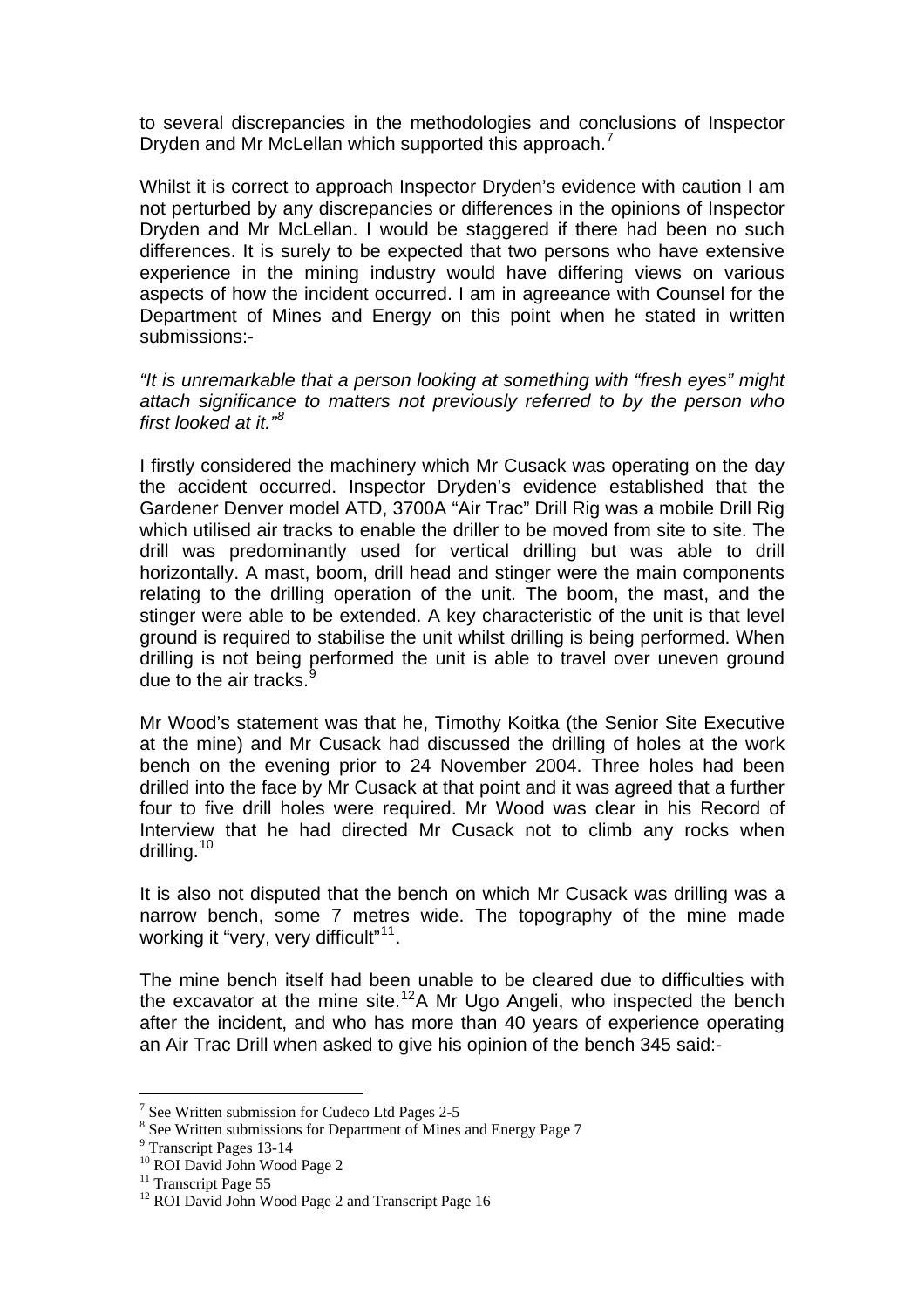"*First of all they never cleaned the bench, it should be clean. You can hardly walk there are rocks here and there. The bench is bloody hopeless."* 

It is clear from the evidence that 7 holes had been drilled into the mining face on the northern wall of the bench. Two of these holes were drilled towards the outer edge of the mining face, that is, closest to the eastern edge of the bench. It is important to note that the drilling of both of these holes would require the drill to be moved via the boom and the mast, both horizontally and vertically. This would mean that a large proportion of the boom and mast were located outside the body width of the Air Trac when the drilling of these two holes took place. It is also relevant that the mining face was at an angle which additionally required the drill to be moved forward.

Inspector Dryden's evidence was that the Airtrac had mounted various rocks located near the mining face to effect the drilling of the holes. In effect, the left hand side of the airtrac had been elevated higher than the right hand side of the airtrac. Both tracs had mounted rocks so both were not at ground level. The mounting of the rocks also caused the front of the unit to be higher than the back. The unit, in this position, was sloping towards the eastern edge of the workbench. The bench was also sloped in this direction.

Inspector Dryden's evidence was that the effect of the unit being in this position was that the stability of the unit was altered to such a degree that eventually the unit toppled over the bench. Gouge marks located on the four rocks and a further gouge mark on the eastern edge of the working face support Inspector Dryden's evidence. Inspector Dryden's power point presentation and the Simtars animation presentation gave the Court considerable assistance in reaching its findings. Tragically, Mr Cusack went over the bench with the unit.

It is important to note the drill head had been retracted by Mr Cusack so it is clear that when the unit toppled over the side of the bench the unit was not drilling.

Inspector Dryden conceded that she was unable to determine when the unit became unstable, however her evidence was that the unit would be more stable when drilling. She was clear that, in her opinion, what caused the unit to tip over the bench was that the boom and the mast were extended and that eventually this has caused the unit to become unstable and topple, or flip over.[13](#page-4-0)

Other scenarios, in particular, a report from Senior Constable Anderson who was the Police Officer investigating the matter suggested the unit had, in effect, been driven over the edge of the bench. Inspector Dryden, under cross-examination, but using the evidence before the Court excluded such a possibility in a more than convincing manner.

On the basis of the evidence before the Court I make the following findings in this inquest:-

<span id="page-4-0"></span><sup>&</sup>lt;sup>13</sup> Page 59 Transcript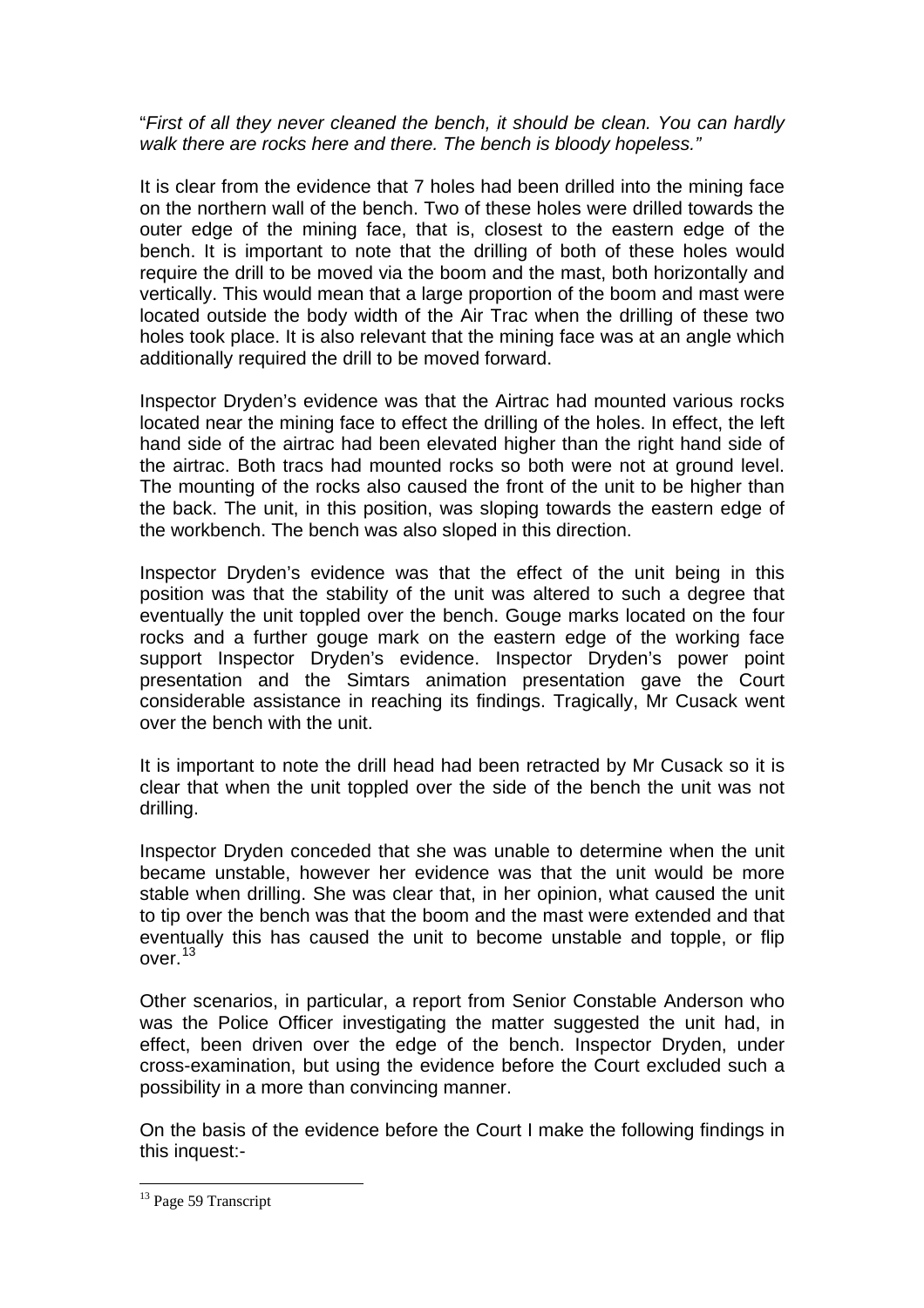- (1) That death did, in fact, occur
- (2) That the deceased person was Barry John Charles Cusack
- (3) That Mr Cusack's date of birth was 30 April 1971
- (4) Mr Cusack's last known place of residence was 27 Kerr Street, Ballina , NSW 2478
- (5) His date of death was 24 November 2004
- (6) His place of death was Mt Norma Mine, via Cloncurry
- (7) The cause of death was the injuries he received when the Air Trac, of which he was operator, went over the workbench 345 sliding down to a rill 11 metres below and then coming to rest 20 metres below the 345 bench.

The second aspect of this Inquest is the recommendations to be made from the evidence which was put before the Court.

There are two issues which Inspector Dryden highlighted in her evidence which I believe warrant consideration by the Court. First, was the issue of whether a safety bund should have been installed on the work bench. Secondly, the issue of Mr Cusack's training - specifically how the training was conducted, how Mr Cusack was assessed as being competent and what safety and health management systems were in place prior to the accident on 24 November 2004.

It is appropriate to state at the outset that I do not intend to make any recommendations under section 48 of the Act. It was made clear to me at the Inquest that any breaches have been dealt with. There is nothing to be gained by re-visiting these matters. I have considered these issues only on the basis that they may assist the Court in making appropriate recommendations.

#### **Issue – Safety Bunds**

A lot of the evidence given in respect of this issue revolved around the terms bund, bench and berm.

Inspector Dryden defined them as follows:-

*"Bunding is what you call I guess a pile of rocks that we put along the side of an edge to prevent people falling into – over the edge. A bench is a working face, where this – this entire level area here – so that entire area is called the bench. And then you have a berm. I guess there's a couple of words for berm, because berms can be bunds or berms can be benches. Berms are normally benches that are no longer active that are used to stop rocks from coming down from the top going any further."[14](#page-5-0)*

It is clear from the evidence presented to the Court that no safety bund was in operation at workbench RL 435 for a number of metres, from the air compressor up to the mining face.

<span id="page-5-0"></span><sup>&</sup>lt;sup>14</sup> Transcript Page 11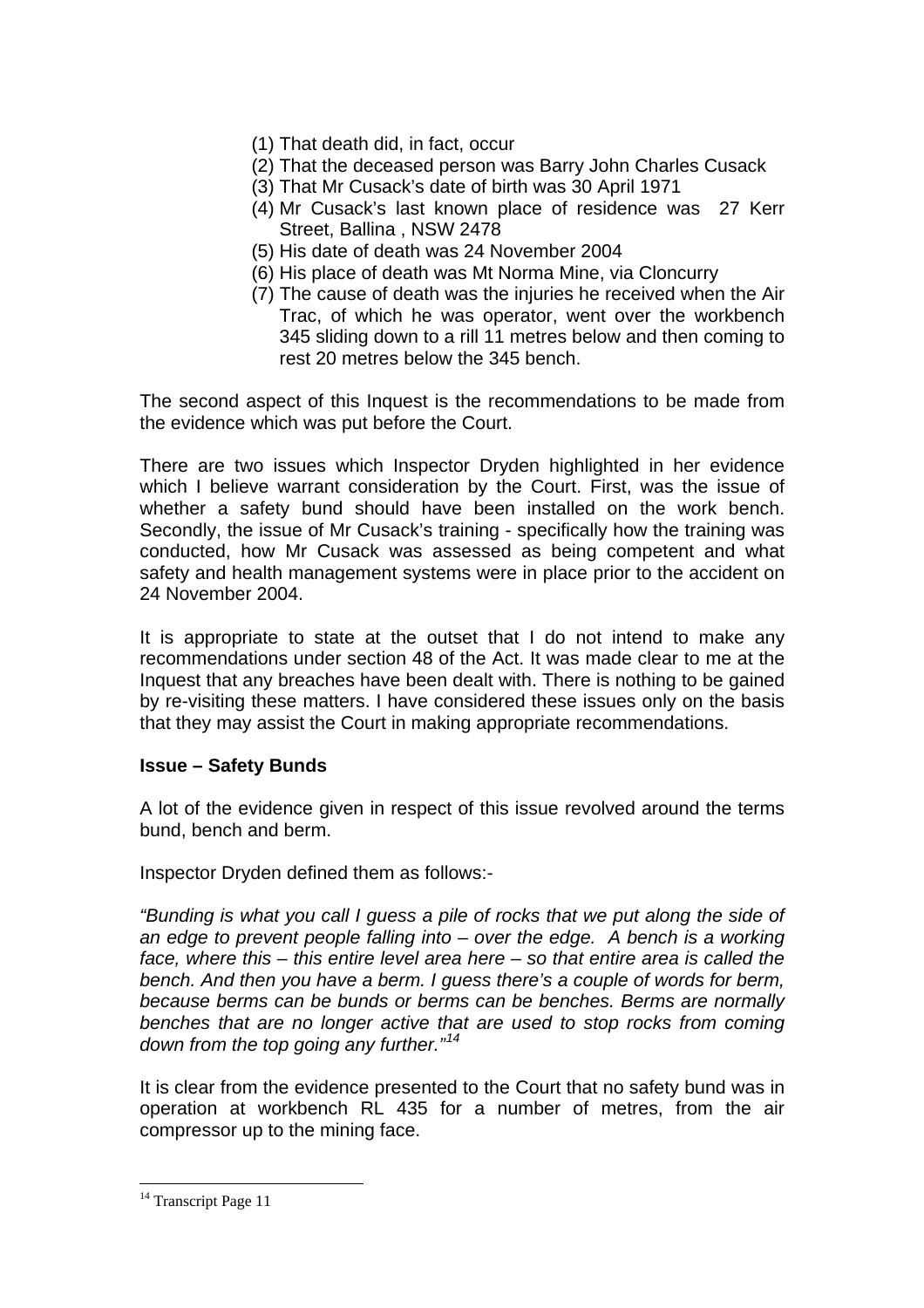There are provisions in the *Mining and Quarrying Safety and Health Regulation 2001* which provide for a bund wall as an example of providing appropriate facilities to minimise the risk of persons falling into an excavation.

Inspector Dryden was firmly of the view that a safety bund should be installed for work benches where equipment is operating, such as bench 345 at Mt Norma Mine. She described the use of bunds as "industry practice".[15](#page-6-0)

A Doctor Brian White gave evidence that he had involvement in the compilation of a Mining Plan for Mt Norma Mine in November 2003, prior to the accident occurring. In a Statement under his hand dated  $24<sup>th</sup>$  Mav 2008<sup>[16](#page-6-1)</sup> he stated the following:-

"*6. Paragraph 3 of the Mining Plan dated November 2003, under the heading "Proposed Excavation Method", provides in the last sentence "half wheel height safety bunds will be constructed along the outer edge of active safety berms".* 

*7.A berm is a flat horizontal surface that provides protection from falling objects for personnel working in the lower levels of an open pit. Berms are normally created by being left as the remnants of wider working benches that are being excavated towards the pit limits. Personnel would not normally be working on the berm except when maintenance of the berm itself is required.* 

*8.In this instance at Mount Norma Mine, with the mode of excavation that had to be adopted, the berms also served as working benches during construction.* 

*9.The expression "active safety berms" was intended to refer to berms that were currently being used for access for the purposes of maintenance or construction by personnel in rubber tyred equipment, and/or on foot (who might stumble). On the other hand, in this case, a bench would be the working section at the actual mining face.* 

*10.Paragraph 3 of the Mining Plan November 2003 was not intended to require that a safety bund be constructed right up to the mining face on the working bench at 345m RL"* 

Dr White's statement then went on to explain why, in his opinion, a bund would not have been appropriate for the workbench. His evidence before the Court, in essence, expanded on the proposition that he did not intend the Mining Plan to require bunding on a workbench such as bench 345.

Mr Koitka in his Record of Interview dated 8 December 2004 was specifically asked about the lack of a bund on bench 345. He replied that inspection of the edge of the bench would not be possible if a bund was in place and that

<sup>&</sup>lt;sup>15</sup> Transcript Page 56

<span id="page-6-1"></span><span id="page-6-0"></span> $16$  Exhibit  $8$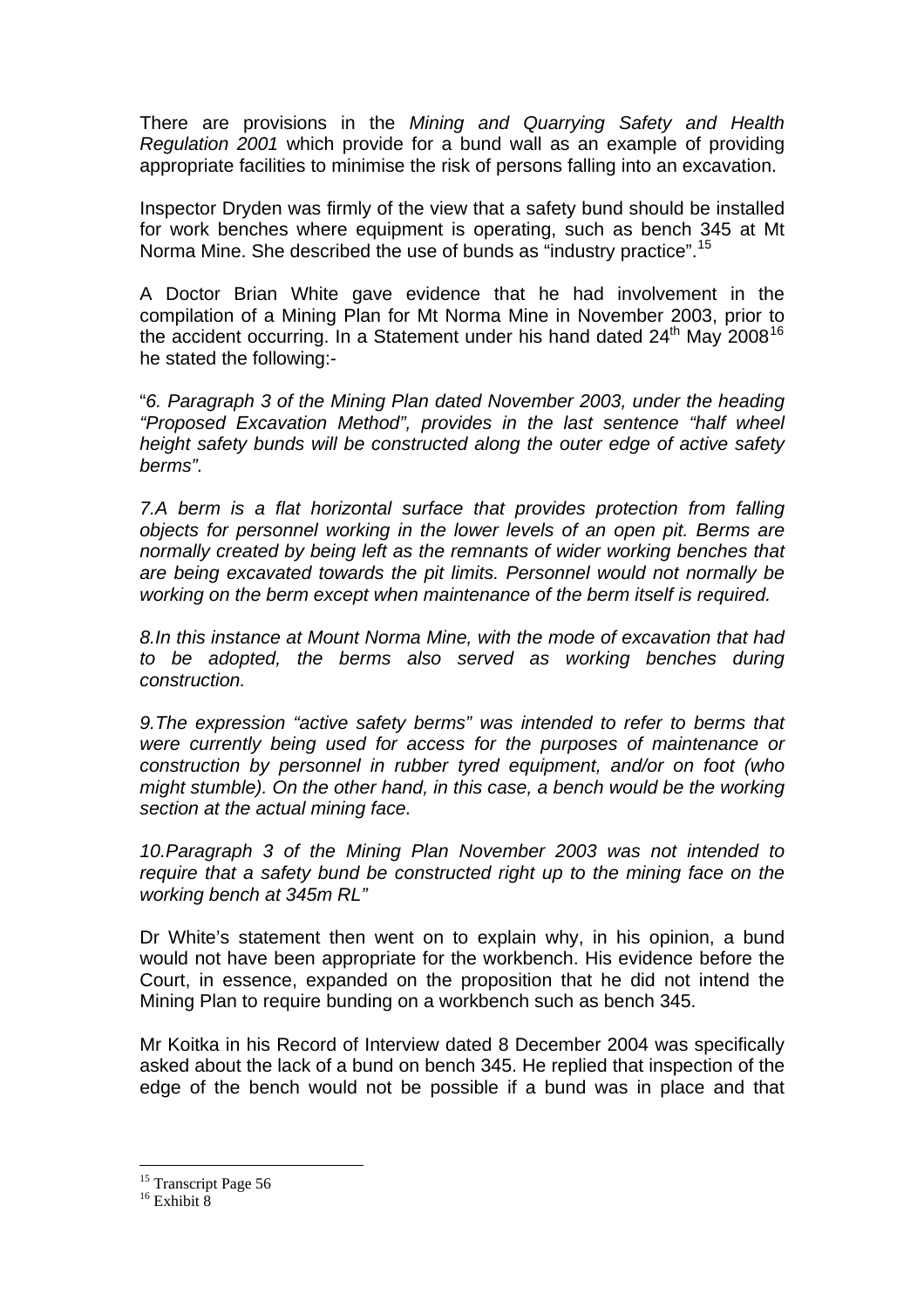consequently supervisors could not be assured that operators would not be working on fill.<sup>[17](#page-7-0)</sup>

It is not difficult to conclude that Dr White's Mining Plan, when referring to an active safety berm, could be read as referring to a safety bund to be installed on a bench such as 345. It is clear also that Mr Koitka had dispensed with the installation of a bund for reasons which appear to be independent from the Mining Plan in respect of the "Active Safety Berms" aspect. It is not clear from the evidence whether Dr White and Mr Koitka had discussed Paragraph 3 of the Mining Plan prior to its compilation. Dr White's evidence was that they discussed some like issues but there was no direct evidence of a discussion regarding safety bunds or safety berms. It is important to note that the safety bunds were not in place for the section of the bench which had not been cleared of rocks. It is possible to conclude that the inability to clear rocks from the bench could have led to the safety bund not being erected or installed.

On my observations, the installation of a bund on a working bench such as 345 would appear to be a prudent course of action. I do that bearing in mind that Inspector Dryden was unable to determine whether the installation of a bund at axle height would have prevented Mr Cusack's death<sup>[18](#page-7-1)</sup>. One cannot discount, however, that the installation of a safety bund may have prevented the accident.

It is interesting to note that after the fatality occurred mine management had taken positive steps to ensure that risk assessment training was undertaken and that the mine plan was re-visited. Inspector Dryden's evidence was that high bunding, well above the minimum, was put in place at the mine after the accident.[19](#page-7-2)

I take this issue no further than these observations.

#### **Issue – Training/Health and Safety Management**

Inspector Dryden's evidence on this issue highlighted, in her opinion, the failure of the Mine management to document Mr Cusack's training in relation to the use of the Gardener Denver model ATD 3700A "Air Trac" Drill Rig. There were several areas which concerned Inspector Dryden.

Mr Koitka, the Senior Site Executive had passed Mr Cusack as being competent on the machinery on 20 October 2004. Mr Cusack had worked as a driller's offsider for 3-4 weeks. He had then been allowed to drill whilst supervised for 3 weeks and was then passed as competent and therefore able to drill unsupervised.

It is obvious that this process enabled Mr Cusack to gain some practical "on the job" experience, however, Inspector Dryden indicated that this experience was not detailed in any document. Further there was no actual documentation

<sup>&</sup>lt;sup>17</sup> Record of Interview T.F.Koitka Page 3

<span id="page-7-1"></span><span id="page-7-0"></span><sup>&</sup>lt;sup>18</sup> Transcript Page 71

<span id="page-7-2"></span><sup>&</sup>lt;sup>19</sup> Transcript Page30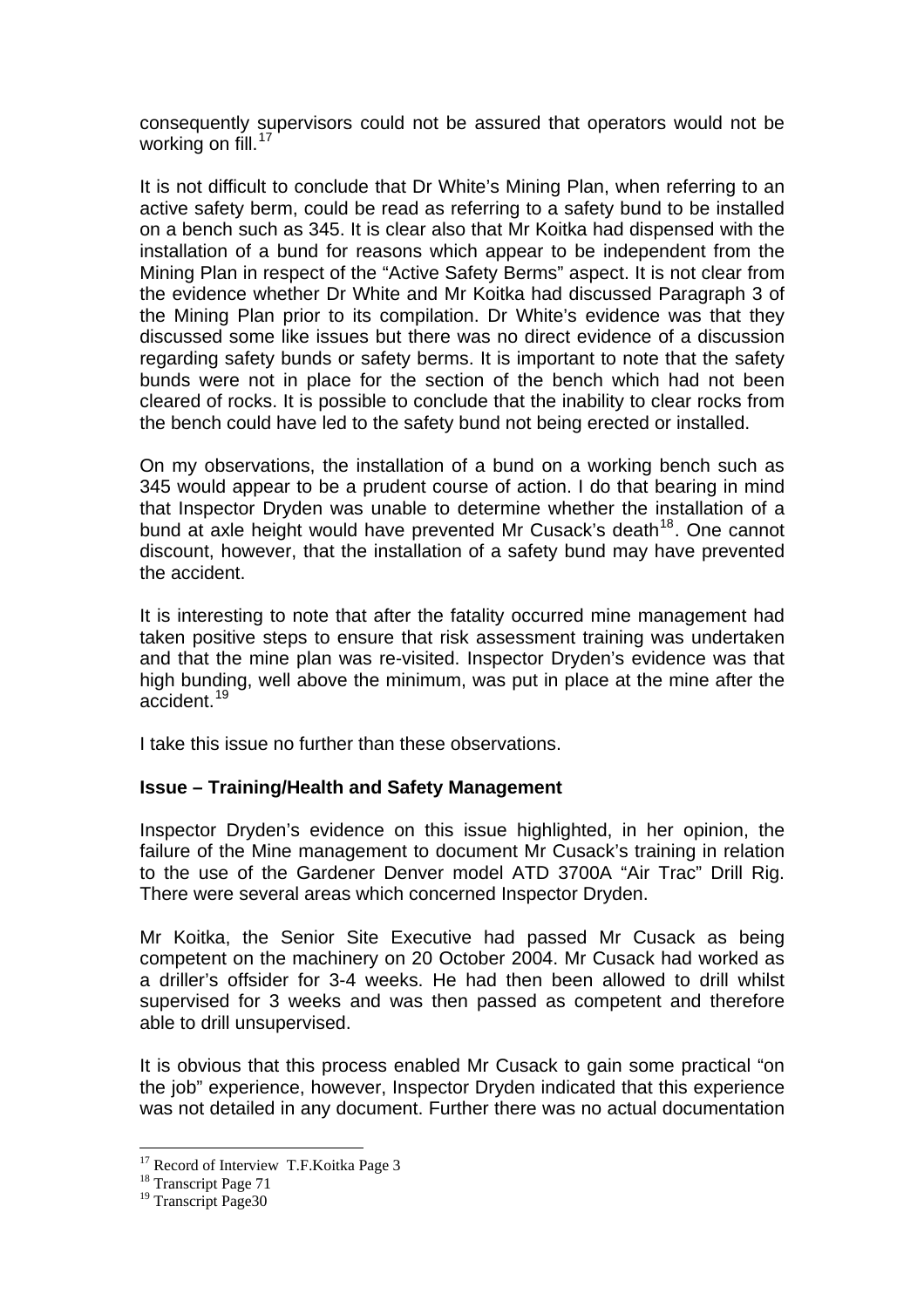relating to how Mr Cusack was assessed. It was not clear whether there was any written assessment in addition to any practical assessment. There was merely certification that Mr Cusack was competent.

Inspector Dryden was also unable to identify any document to indicate that Mr Cusack had any knowledge of the hazards of using the Air Trac. In her evidence she stated:-

*"These hazards, however, were not included in the risk assessments, work procedures, safe working instructions or training documentation."[20](#page-8-0)*

Inspector Dryden was unable to find any documentation or record that Mr Koitka was sufficiently competent to train Mr Cusack on the use of the Air Trac. These concerns were the subject of extensive cross-examination by Counsel for Cu Deco.

It is obvious that Mr Cusack did gain "on the job" experience in using the Air Trac prior to his death. From all accounts he was an enthusiastic worker who was keen to learn as much as possible about his new job within the mining industry.

But Inspector Dryden's concerns are, in my opinion, valid and warrant consideration. It is one thing to certify that a person is competent but this must surely be supported by some evidence of how the competence is determined. It must also be established that the certifier is sufficiently qualified to make such certifications.

Inspector Dryden was also critical of the failure, in her opinion, of the Mine management to have in place an appropriate Safety and Health Management system. She stated in her evidence:-

*"Looking at organisational factors. The mine designed created narrow benches. There was a poorly conducted hazard identification and risk assessment, leading to poor risk management practices….* 

#### *AND FURTHER*

*The basis for that conclusion was looking at the risk assessments where they use soft controls to replace hard controls being a physical barrier, so they used supervision and procedures over hard – engineering controls or elimination controls such as bunding…..* 

#### *AND FURTHER*

*There was a lack of appropriate procedures or safe work instructions for operating the air track and there was an inadequate training system for the air track. In short, there was nothing to prevent the accident from occurring."[21](#page-8-1)*

<sup>&</sup>lt;sup>20</sup> Transcript Page 25

<span id="page-8-1"></span><span id="page-8-0"></span><sup>&</sup>lt;sup>21</sup> Transcript Pages 28-29